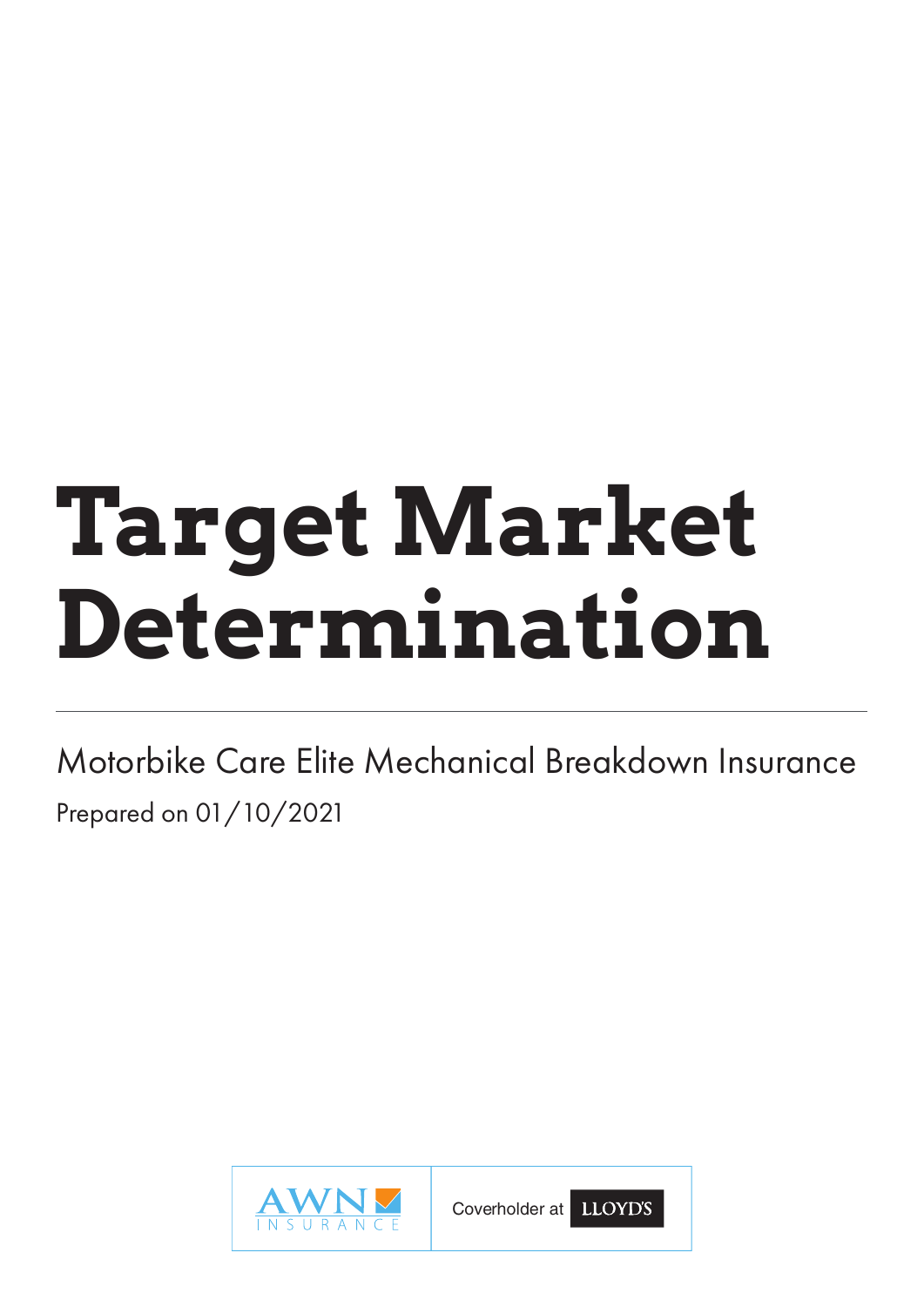# Target Market Determination for

# AWN Motorbike Care Elite Mechanical Breakdown Insurance

This Target Market Determination (TMD) is designed to provide customers, AWN staff and our authorised distributors with appropriate information to understand who this product has been designed for and our approach to determining that the product is likely to be consistent with the objectives, financial situations and needs of the customer and the distribution conditions.

In this document the terms "we", "us" or "our" refer to Australian Warranty Network Pty Ltd ("AWN") ABN 78 075 483 206, AFS Licence No. 246469.

This TMD does not consider any person's individual needs, objectives or financial situation and does not provide financial product advice or recommendation on the cover.

Please note, it is the Product Disclosure Statement and Product Document that sets out the terms and conditions of cover. You must refer to the Product Disclosure Statement before deciding about this policy.

#### **Purpose of the policy**

This AWN Motorbike Care Elite Mechanical Breakdown Insurance policy has been designed to help reduce the financial impact of unexpected and potentially expensive mechanical repairs to your motorbike by providing the parts and labour coverage on Covered Components.

This Target Market Determination (TMD) sets out the target market for:

• AWN Motorbike Care Elite Mechanical Breakdown Insurance detailed in the Combined Product Disclosure Statement (PDS), policy wording and Financial Services Guide (FSG)

## **Target Market**

The policy is designed for consumers who are purchasing a used motorbike and wish to reduce the financial impact of unexpected and potentially expensive mechanical repairs to their motorbike.

Servicing Requirement - The target consumer is also someone who is prepared to incur the cost of complying with the manufacturer's ongoing, regular motorbike servicing requirements, as a condition of the policy.

Motorbike related:

| Coverage           | <b>Classic</b>          | <b>Deluxe</b>          | <b>EXM</b>             |
|--------------------|-------------------------|------------------------|------------------------|
|                    | Motorbike less than 10  | Motorbike less than 8  | Motorbike less than 3  |
| Motorbike          | years of age and        | years of age and       | years of age and       |
| <b>Eligibility</b> | 100,000 km's at time of | 80,000 km's at time of | 50,000 km's at time of |
|                    | sale.                   | sale.                  | sale.                  |

This product is suitable for

- Consumers whose motorbike has a market value of at least \$3,000, but no more than \$120,000;
- Consumers whose motorbike has not been modified from the manufacturer specification which would have any effect on the covered components; and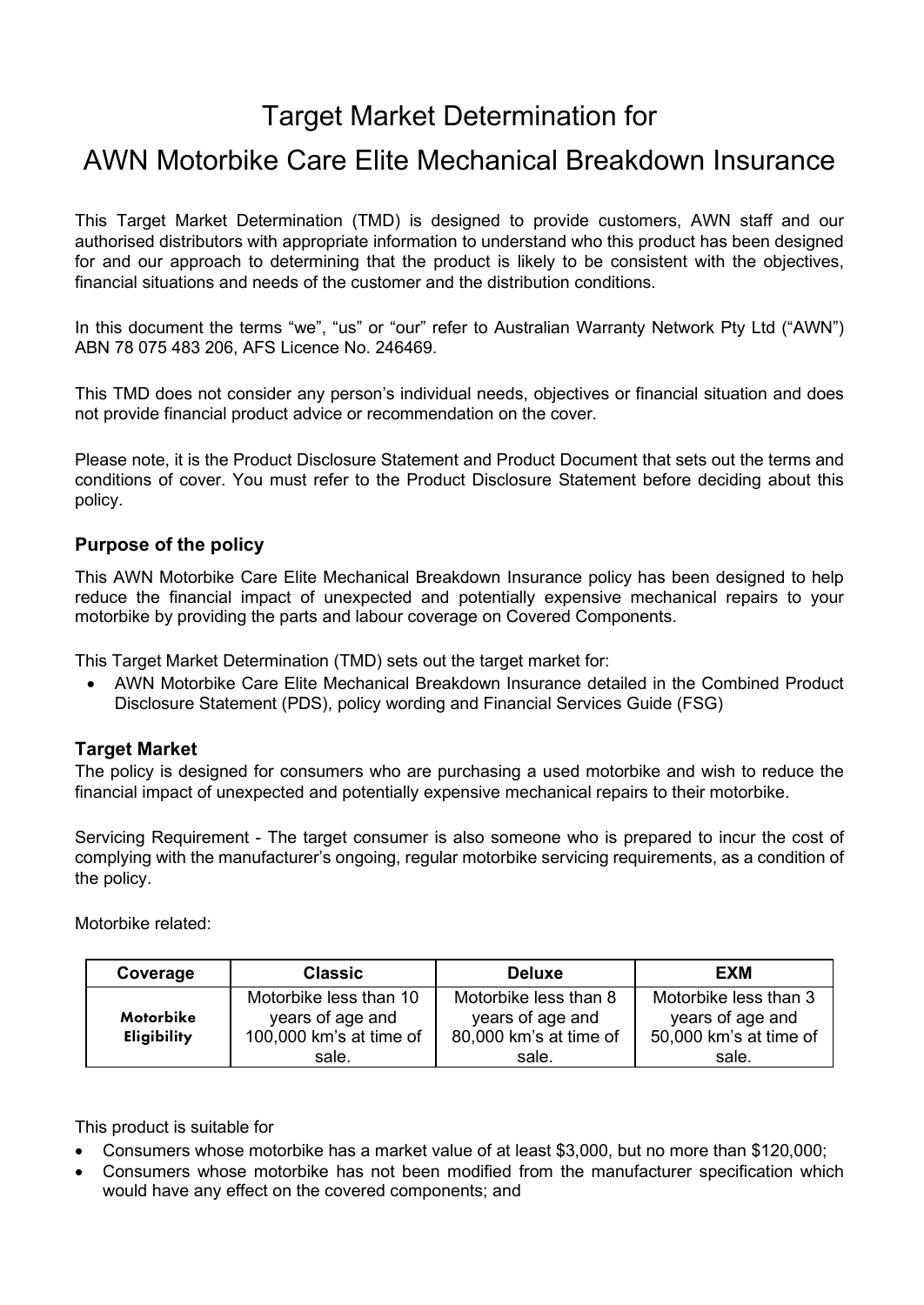• Consumers whose motorbike is registered in Australia.

This product is not suitable for

- Motorbikes used in competitions, rallies, racing, pacemaking, reliability trials, speed or hill climbing, or any other type of motor racing or competitive activity;
- Motorbikes carrying passengers for hire or reward;
- Motorbikes used for the purposes of deliveries or as a courier vehicle, or driver instruction or tuition for reward; or
- Motorbikes being used outside of Australia.

The AWN Motorbike Care Elite Mechanical Breakdown Insurance is subject to the acceptance criteria. The Product Disclosure Statement contains the detailed policy cover, terms, conditions and exclusions.

Where a person and their motorbike fall within our target market, this does not mean that the cover is right for their individual needs, objectives and financial situation. We do not consider this, and a person needs to consider the PDS, and other information provided by us (and/or seek professional advice) before deciding.

## **Key benefits**

This policy provides benefit should a mechanical breakdown occur, and that mechanical breakdown is caused by a defect, failure or fault of a Covered Component. In the event of a claim, Covered Components will be rectified up to the limits of liability for those components.

#### Covered Components

You are covered against failure of the covered components (up to the Market Value of Your Motorbike) that would have been covered by the original Manufacturer's Warranty if it had not expired.

For all limits of liability and exclusions of the Mechanical Breakdown Insurance, please refer to the Limits of Liability, Exclusions and Miscellaneous sections under Terms and Conditions.

The AWN Motorbike Care Elite Mechanical Breakdown Insurance will cease:

- 1. The date that the term in months has elapsed from the date the cover commences; or
- 2. The date the policy was cancelled by the customer as per the terms and condition of the policy,

whichever occurs first.

Please see Product Disclosure Statement for full description of Covered Components. We will pay up to the amount specified in the table below for the applicable cover option.

| Coverage                                       | <b>Classic</b>                           | <b>Deluxe</b> | <b>EXM</b> |
|------------------------------------------------|------------------------------------------|---------------|------------|
| Benefit limit for each valid claim             | \$2,000                                  | \$3,000       | \$4,000    |
| Total Benefit Limit for Term of the<br>Product | Up to the Market Value of the Motorbike. |               |            |

The coverage provided saves you the cost of repairs should a mechanical breakdown of a Covered Component occur. Further, AWN's experience, knowledge and expertise allow AWN to direct your motorbike to the closest approved repairer. Parts for repairs can generally be sourced at a lower cost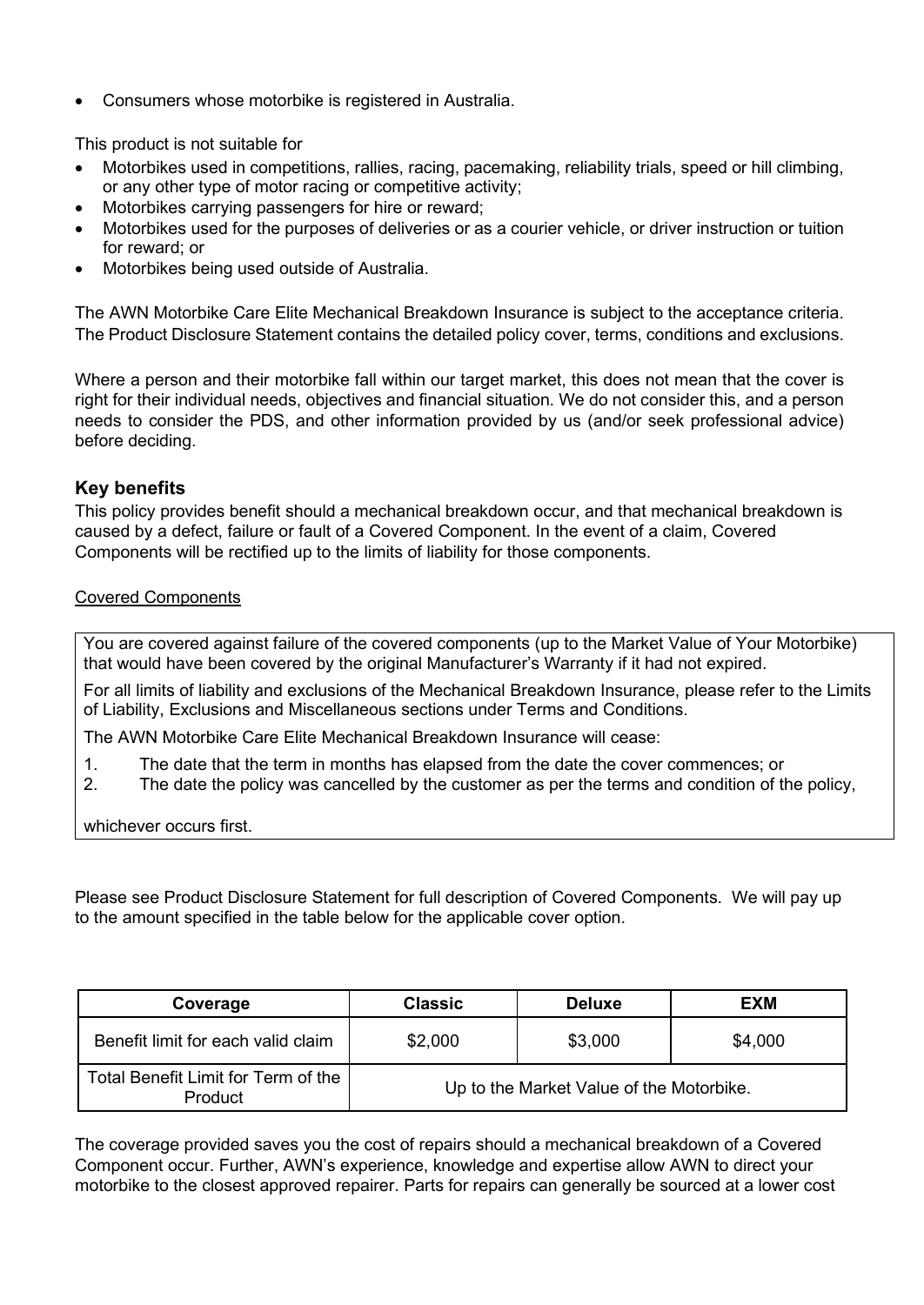by AWN, which also represents a potential saving to you were a claim may exceed the limits of our liability or to the total benefit limit.

The product also provides for additional cover benefits to assist you to pay the following in the event of an approved claim in relation to a Covered Component:

#### Towing Assistance

Benefit Limit: Up to \$100.00 per claim - reimbursement for towing charges in the event of an authorised claim where your motorbike is unable to be quickly mechanically repaired where it is located or safely driven to an approved repairer.

#### Accommodation Assistance

Benefit Limit: Up to \$100.00 per claim - reimbursement for emergency accommodation, arrangements and costs in the event of an authorised claim where you are more than 400 km's from your registered residence and the covered breakdown takes more than 48 hours.

#### Car Hire Assistance

Benefit Limit: Up to \$100.00 per claim - reimbursement for car hire costs in the event of an authorised claim where you are more than 400 km's from your registered residence and the covered breakdown takes more than 48 hours.

Cover limits and premium pricing are based upon the level of coverage and the term of your product.

## **Key exclusions**

- Damage to the Covered Components as a result of:
	- o Overheating or failure to properly maintain coolants and lubricants;
	- o Impact or a road traffic accident;
	- o Not being maintained in accordance with the appropriate service requirements of this Product;
	- $\circ$  Misuse, neglect, abuse or inappropriate servicing or any repairs required as a result of continued operation of the Motorbike once a defect or fault has occurred;
	- $\circ$  Failure to maintain recommended levels or use of incorrect types and grades of fuel, oil, coolants or lubricants or use of any contaminated fuel, oil, coolants or lubricants;
	- $\circ$  Deterioration due to normal wear and tear or the gradual reduction in operating performance of the Motorbike or any Covered Component;
- Any pre-existing or known faults existing prior to the commencement of cover or which can be reasonably determined to have arisen or occurred during the manufacturer's warranty and/or the Selling Agents Statutory Warranty period for the Motorbike;
- Any repairs or mechanical failures where we have not been provided with a reasonable opportunity to assess the damage/fault for the purpose of determining that the repair/replacement was required to remedy a fault or reduce the likelihood of the mechanical failure;
- Any Covered Components or parts subject to recall by the manufacturer, component parts or design elements which are found to have been an inherent design fault, including parts subject to:
- Noisy parts or components, in the absence of their mechanical failure;
- Costs associated with or related to diagnosing, dismantling and reassembling the Motorbike, or consumables lost or required to be replaced unless accepted as part of an authorised Claim.

# **Distribution of this product**

This product is issued by Australian Warranty Network ("AWN") ABN 78 075 483 206, AFS Licence No. 246469 on behalf of Certain Underwriters at Lloyds and distributed via:

- Authorised Insurance Brokers; or
- Authorised Representatives.